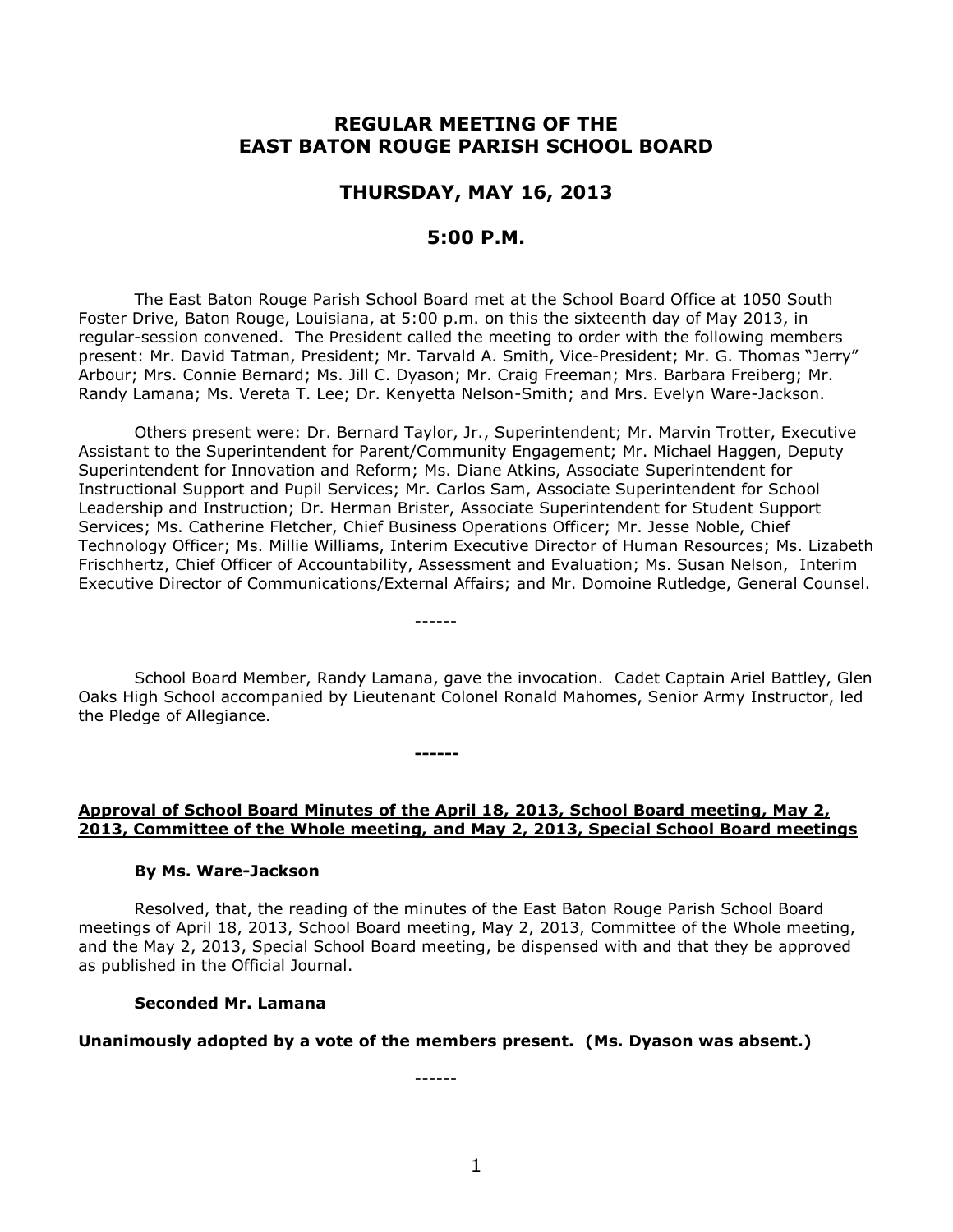# **Approval of Consent Agenda Items, Excluding Items #11 and #15**

# **By Mrs. Bernard**

Resolved, that, the East Baton Rouge Parish School Board does hereby approve the Consent Agenda items, excluding items #11 and #15.

# **Seconded by Mrs. Freiberg**

**Unanimously adopted by a vote of all the members.**

**------**

**------**

# *The following items were approved as part of the Consent Agenda:*

Authorization to allow the Community School for Apprenticeship Learning (CSAL) to renovate the current school auditorium and add two classrooms to this space at the old Northdale Academy school site.

Approval of the 2013 East Baton Rouge Parish prison budget for Adult Education Services.

Adopt the Resolution, as required by law for the Office of the Assessor no later than June 1, 2013, for the purpose of levying millages effective on the 2013 Assessment Roll.

Approval of a partnership between the East Baton Rouge Parish School System and the Children's Defense Fund (Peak Grant).

Approval of a contract for professional development services from ABC,123, LLC, for the Diocese of Baton Rouge using Title II allocations.

Acceptance of the recommendation of Mr. Domoine Rutledge, General Counsel, East Baton Rouge Parish School Board, in the matter of: Jerrold McLaurin v. EBRPSB; Docket No. 565,116; Section "22;" 19th JDC, Parish of EBR.

Acceptance of the recommendation of Mr. Domoine Rutledge, General Counsel, East Baton Rouge Parish School Board, in the matter of: Arnold Rogers v. Carole Whitesell and EBRPSS; Suit No. 589,435; Section "25;" 19th JDC, Parish of EBR.

------

# *END OF CONSENT AGENDA ITEMS*

**------**

# **Approval of Proposed Contract for External Auditing**

**By Vice President Smith**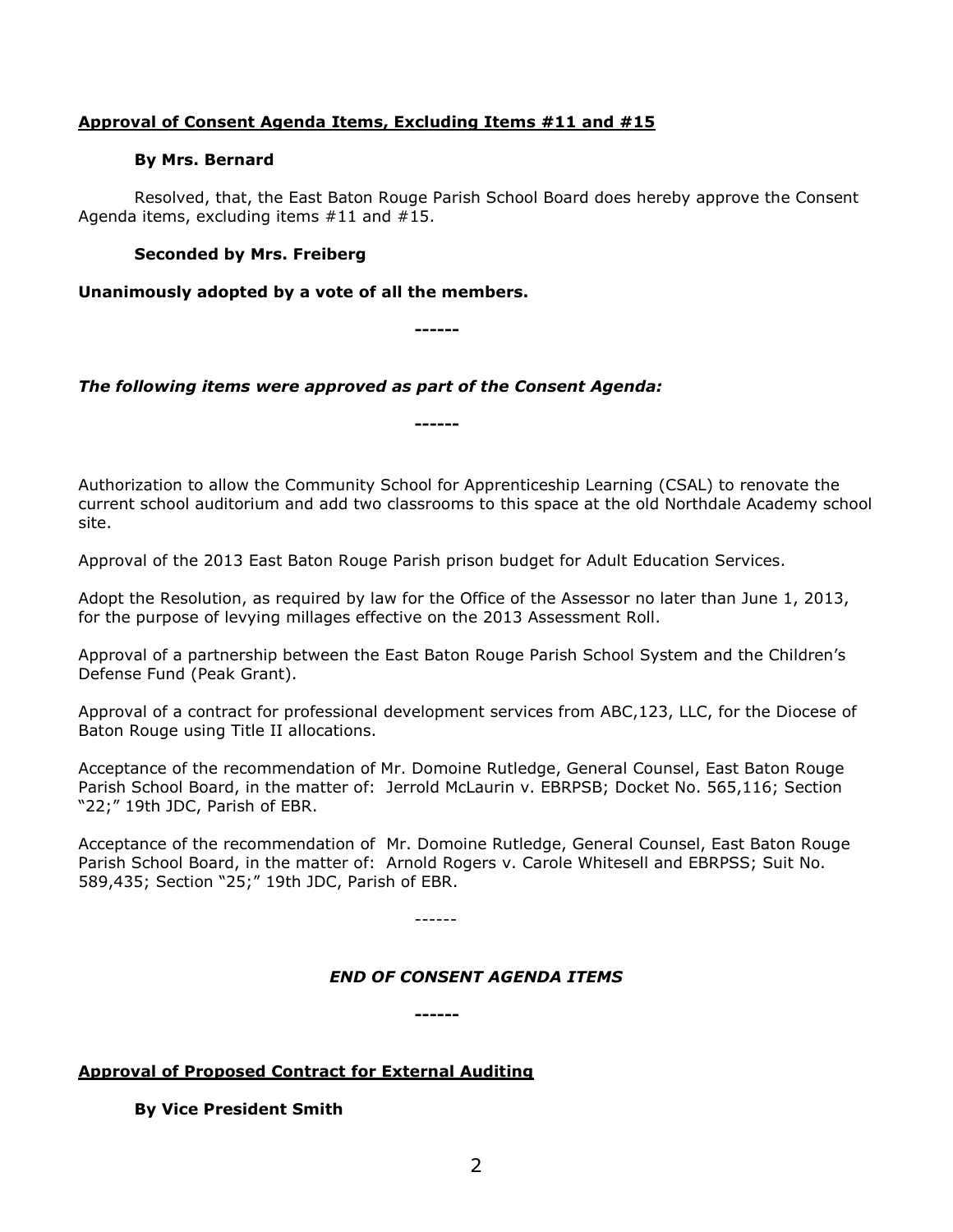Resolved, that, the East Baton Rouge Parish School Board does hereby approve the proposed contract for External Auditing Services performed by Postlethwaite& Netterville for the fiscal years ending June 30, 2013, 2014, and 2015 for the East Baton Rouge Parish School System.

#### **Seconded by Mrs. Bernard**

**The vote on the motion was as follows:**

- **Yeas: (9) Mrs. Bernard, Ms. Dyason, Mr. Freeman, Mrs. Freiberg, Ms. Lee, Dr. Nelson-Smith, Mr. Smith, Mr. Tatman, and Mrs. Ware-Jackson**
- **Nays: (2) Mr. Arbour and Mr. Lamana**

**Abstained: (0) None** 

**Absent: (0) None**

**The motion was declared adopted.**

**------**

# **Approval of Proposed Attendance Zone Changes for LaBelle Aire Elementary School and Other Affected Schools**

# **By Vice President Smith**

Resolved, that, the East Baton Rouge Parish School Board does hereby approve the proposed attendance zone changes for LaBelle Aire Elementary School and other affected schools for the 2013-2014 school year.

**Seconded by Mr. Freeman**

**Discussion followed.**

**"Call the Question"**

**By Mrs. Freiberg**

**Unanimously adopted by a vote of all the members.**

**The vote on the motion was as follows:**

- **Yeas: (8) Mr. Arbour, Ms. Dyason, Mr. Freeman, Mrs. Freiberg, Ms. Lee, Dr. Nelson-Smith, Mr. Tatman, and Mrs. Ware-Jackson**
- **Nays: (1) Mr. Lamana**
- **Abstained: (1) Mrs. Bernard**
- **Absent: (1) Mr. Smith**

**The motion was declared adopted.**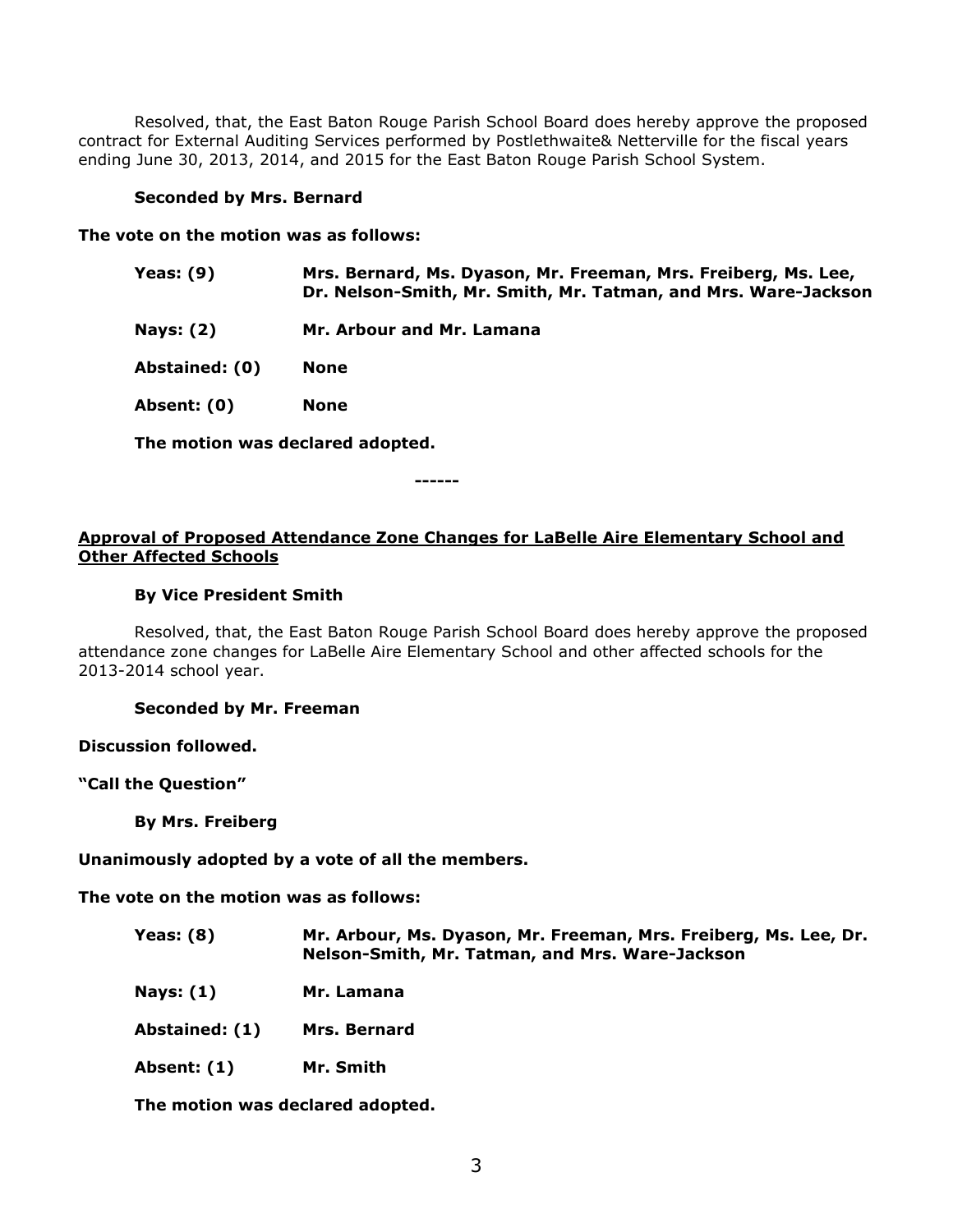# **Authorization to Negotiate and Execute an Agreement**

# **By Mrs. Freiberg**

Resolved, that, the East Baton Rouge Parish School Board does hereby give authorization to negotiate and execute an agreement to provide a Medicare Advantage plan to Medicare-eligible retirees that would contain a "No Co-Pay" clause.

**------**

# **Died for lack of a second.**

# **Discussion followed.**

# **The following motion was made.**

# **By Mr. Freeman**

Resolved, that, the East Baton Rouge Parish School Board does hereby give authorization to negotiate and execute an agreement to provide a Medicare Advantage plan to Medicare-eligible retirees.

# **Seconded by Ms. Ware-Jackson**

# **Discussion continued.**

# **The following substitute motion was made.**

# **By Mr. Arbour**

Resolved, that, the East Baton Rouge Parish School Board does hereby give approval for all Medicare-eligible retirees to remain with the East Baton Rouge Parish School System medical insurance. There will be a ten percent (10%) across the board increase in medical insurance premium for all participants.

# **Seconded by Mrs. Bernard**

# **The vote on the substitute motion was as follows:**

| Yeas: $(4)$      | Mr. Arbour, Mrs. Bernard, Mr. Lamana, and Ms. Lee                                                         |
|------------------|-----------------------------------------------------------------------------------------------------------|
| <b>Nays: (7)</b> | Ms. Dyason, Mr. Freeman, Mrs. Freiberg, Dr. Nelson-Smith, Mr.<br>Smith, Mr. Tatman, and Mrs. Ware-Jackson |

**Abstained: (0) None**

**Absent: (0) None**

**The substitute motion failed.**

**Discussion continued.**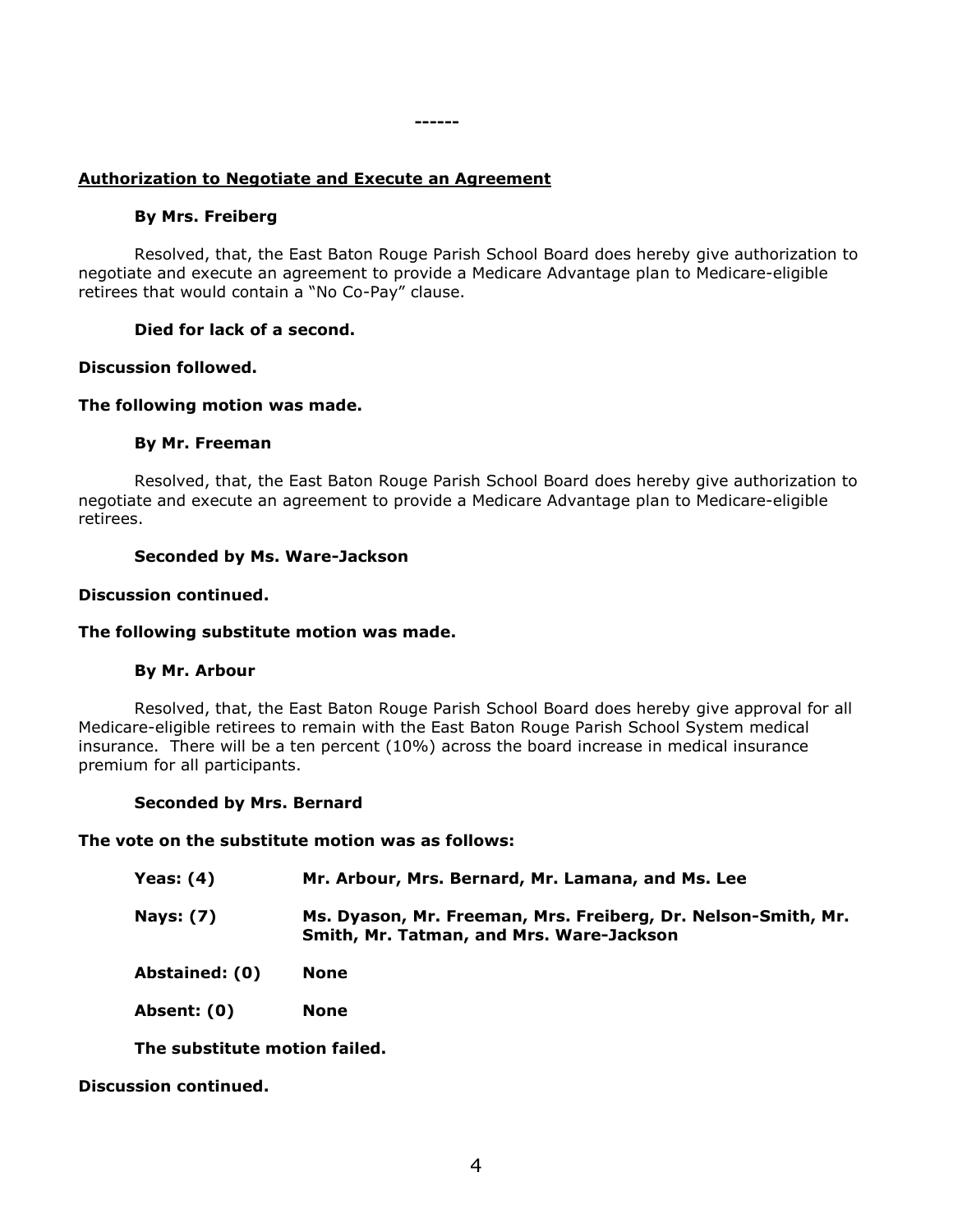## **The following substitute motion was made.**

## **By Ms. Dyason**

Resolved, that, the East Baton Rouge Parish School Board does hereby give authorization to administration to negotiate and execute an agreement with Humana for a Medicare Advantage plan to Medicare-eligible retirees.

# **Seconded by Mrs. Bernard**

## **Discussion continued.**

## **The following "friendly amendment" was offered by Mr. Arbour.**

Resolved, that, the East Baton Rouge Parish School Board does hereby give authorization to administration to negotiate and execute an agreement with Humana for a Medicare Advantage plan to Medicare-eligible retirees. The Superintendent shall limit the negotiation to maintaining the "slice option" and no "co-pay option" clause.

## **The vote on the substitute motion was as follows:**

| <b>Yeas: (6)</b> | Mr. Arbour, Mrs. Bernard, Mrs. Freiberg, Ms. Dyason, Mr.<br>Lamana, and Ms. Lee |
|------------------|---------------------------------------------------------------------------------|
| <b>Nays: (5)</b> | Mr. Freeman, Dr. Nelson-Smith, Mr. Smith, Mr. Tatman, and Mrs.<br>Ware-Jackson  |
| Abstained: (0)   | None                                                                            |
| Absent: (0)      | <b>None</b>                                                                     |
|                  |                                                                                 |

**The substitute motion was declared adopted.**

**------**

#### **Approval of Proposed Premium Contributions for Active and non-Medicare Eligible Retirees**

#### **By Mr. Arbour**

Resolved, that, the East Baton Rouge Parish School Board does hereby approve the proposed recommendation of Mercer and the Superintendent that premium contributions for health insurance for active employees will be a zero (0) amount and non-Medicare eligible retirees will pay ten percent (10%) of the budget amount.

#### **Seconded by Mr. Lamana**

**The vote on the motion was as follows:**

| Yeas: (8)        | Mr. Arbour, Ms. Dyason, Mr. Freeman, Ms. Lee, Dr. Nelson-Smith,<br>Mr. Smith, Mr. Tatman, and Mrs. Ware-Jackson |
|------------------|-----------------------------------------------------------------------------------------------------------------|
| <b>Nays: (2)</b> | Mrs. Bernard and Mr. Lamana                                                                                     |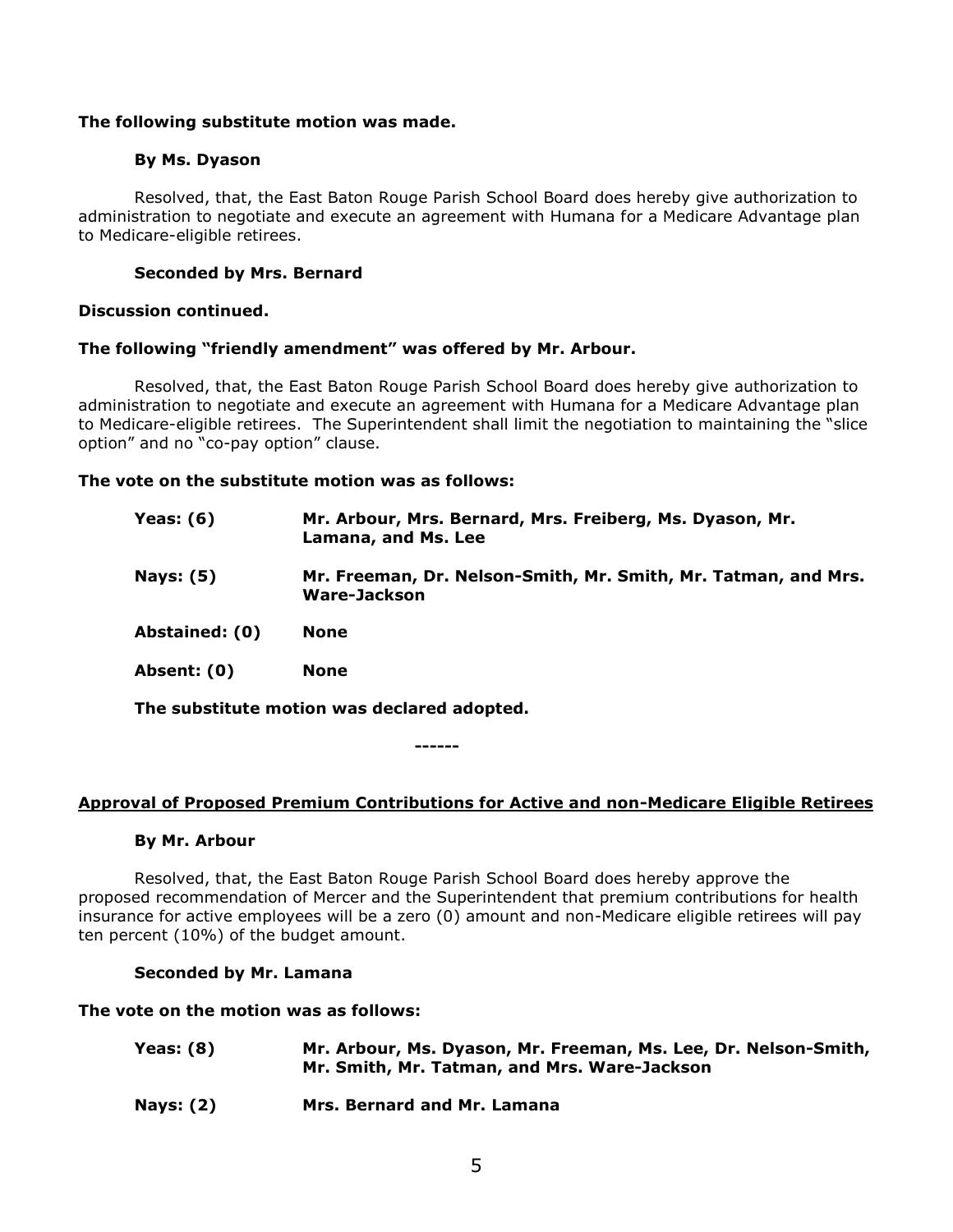**Abstained: (1) Mrs. Freiberg**

**Absent: (0) None**

**The motion was declared adopted.**

# **Approval of School Board Meeting Schedule for 2013-2014**

## **By Vice President Smith**

Resolved, that, the East Baton Rouge Parish School Board does hereby approve the the East Baton Rouge Parish School Board meeting schedule for 2013-2014.

**------**

## **Seconded by Mr. Arbour**

## **Unanimously adopted by a vote of all the members.**

**------**

## **Executive Session:**

#### **By Vice President Smith**

Resolved, that, the East Baton Rouge Parish School Board does hereby go into Executive Session under the provisions of L.R.S.42:17(A)(2) to discuss pending litigation regarding Baton Rouge Magnet High School.

#### **Seconded by Mr. Arbour**

#### **The vote on the motion was as follows:**

| <b>Yeas: (9)</b> | Mr. Arbour, Ms. Dyason, Mr. Freeman, Mrs. Freiberg, Mr. Lamana, |
|------------------|-----------------------------------------------------------------|
|                  | Ms. Lee, Mr. Smith, Mr. Tatman, and Mrs. Ware-Jackson           |

- **Nays: (1) Dr. Nelson-Smith**
- **Abstained: (0) None**
- **Absent: (1) Mrs. Bernard**

**The motion was declared adopted.**

**The Board came out of Executive Session and reconvened. No action was taken in or after the Executive Session.**

**------**